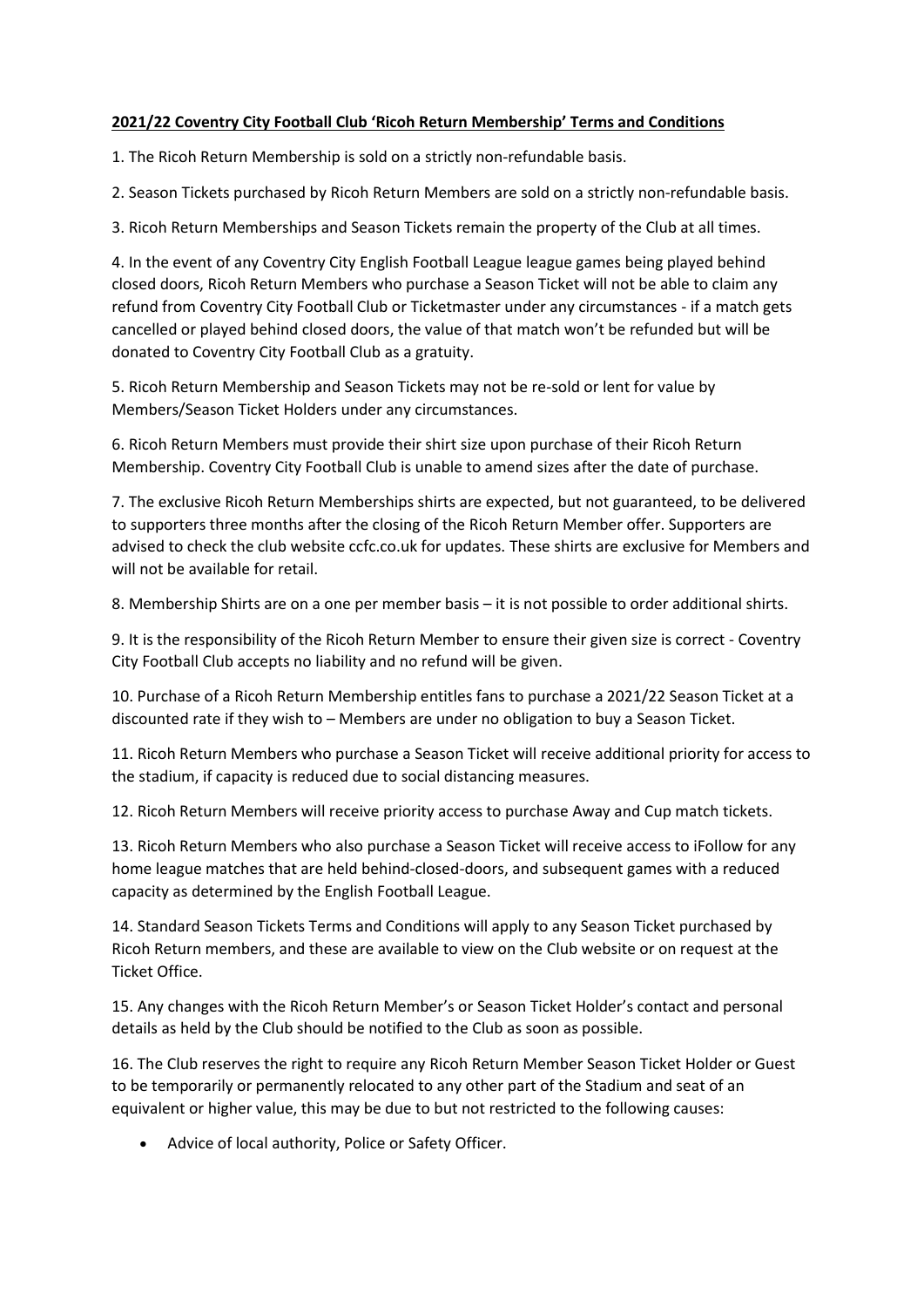- Construction, development, maintenance or other works being required to any part of the Stadium.
- Unforeseen circumstances or incidence of force affecting any part of the Stadium.
- Social distancing rules

The Club reserves the right for supporters not to be allowed into the Stadium and for games to be played behind closed doors, in line with Government and local authority regulations regarding Coronavirus, and for no refund to be given to supporters in these circumstances.

17. The Club and its partners accept no liability in the event that a Ricoh Return Membership Season Ticket Holder or Guest is precluded from admission to the designated part of the Stadium or the designated seat shown on the Season Ticket by reason of the circumstances described in clause 15 above.

18. All fixtures are played in accordance with the relevant rules of the appropriate football governing body. Play cannot be guaranteed to take place on a particular day or at any particular time. All Fixtures are subject to change and the Club reserves the right to alter its advertised Fixtures without notice or liability. It is the responsibility of the Ricoh Return Member, Season Ticket holder or Guest to monitor fixture amendments, and if games are played behind closed doors.

19. It is against the law to smoke within the Stadium, and associated facilities are NO SMOKING zones and as such all Ricoh Return Members, Season Ticket Holders and Guests must adhere to these restrictions.

20. All Ricoh Return Members, Season Ticket Holders and Guests shall at all times act in a civil manner. Any person who uses foul, obscene, abusive, racist, homophobic or other abusive language at any time shall be subject to arrest or ejection from the Stadium, and shall have no claim for any refund or compensation from the Club. Any person who uses such language in the near vicinity of the Stadium shall be refused entry to the Stadium and shall have no claim for any refund or compensation from the Club.

21. All Ricoh Return Members, Season Ticket Holders and their Guests shall at all times observe the proper directions of Stewards, other employees of the Club and Police Officers, and adhere to social distancing rules as/when required.

22. During play Ricoh Return Members, Season Ticket Holders and their Guests shall remain in their allocated seat and shall not block any aisles, stairs, gangways or emergency exits. Any person who engages in persistent standing while play is in progress having been warned about such conduct shall be liable to be ejected from the Stadium and shall have no claim for refund or compensation from the Club.

23. Any Ricoh Return Member, Season Ticket Holder or Guest who commits any criminal offence whilst attending, travelling to or from any home or away Coventry City Football Club match or who breaches the ground regulations of the host club shall be liable to have his/her Season Ticket cancelled or be banned from the Stadium for a period to be determined at the Club's discretion, without refund or compensation.

24. Any breach of these Terms and Conditions shall render the Ricoh Return Member, Season Ticket Holder or Guest liable to be ejected from the Stadium, refused entry to the Stadium, and/or made the subject of a ban from the Stadium, in each case without refund or compensation and in the Club's sole discretion.